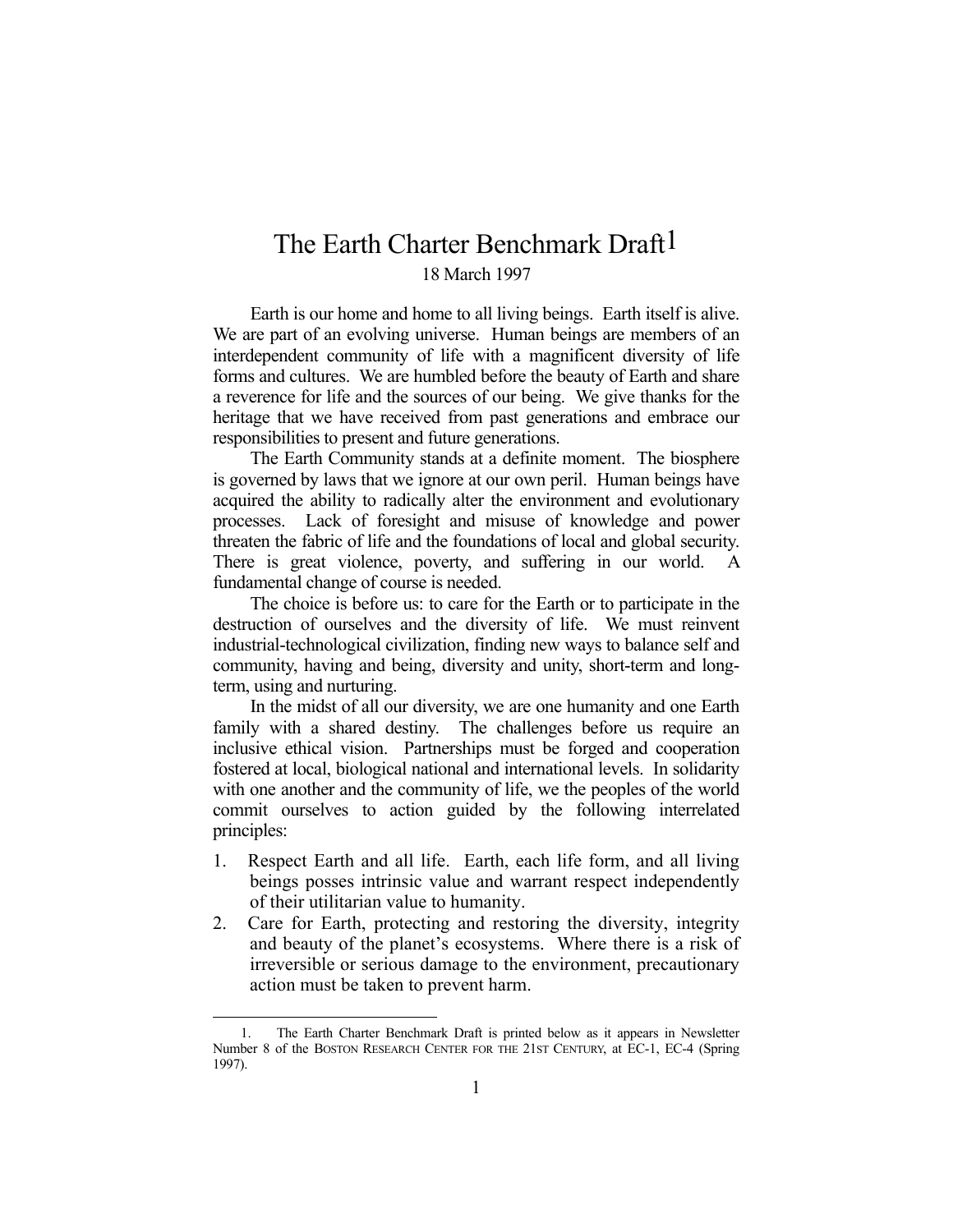- 3. Live sustainably, promoting and adopting modes of consumption, production, and reproduction that respect and safeguard human rights and the regenerative capacities of Earth.
- 4. Establish justice, and defend without discrimination the right of all people to life, liberty, and security of person within an environment adequate for health, and spiritual well-being. People have a right to potable water, clean air, uncontaminated soil and food security.
- 5. Share equitably the benefits of natural resource use and a healthy environment among the nations, between rich and poor, between males and females, between present and future generations, and internalize all environmental, social and economic costs.
- 6. Promote social development and financial systems that create and maintain sustainable livelihoods, eradicate poverty and strengthen local communities.
- 7. Practice nonviolence, recognizing that peace is the wholeness created by harmonious and balanced relationships with oneself, other persons, other life forms and Earth.
- 8. Strengthen processes that empower the people to participate effectively in decision- making and ensure transparency and accountability in governance and administration in all sectors of society.
- 9. Reaffirm that Indigenous and Tribal peoples have a vital role in the care and protection of Mother Earth. They have a right to retain their spirituality, knowledge, lands, territories and resources.
- 10. Affirm that gender equity is a prerequisite for sustainable development.
- 11. Secure the right to sexual and reproductive health, with special concern for women and girls.
- 12. Promote the participation of youth as accountable agents of change for local, bio-regional and global sustainability.
- 13. Advance and put to use scientific and other types of knowledge and technologies that promote sustainable living and protect the environment.
- 14. Ensure that people throughout their lives have opportunities to acquire knowledge, values and practical skills needed to build sustainable communities.
- 15. Treat all creatures with compassion and protect them from cruelty and wanton destruction.
- 16. Do not do to the environment of others what you do not want done to your environment.